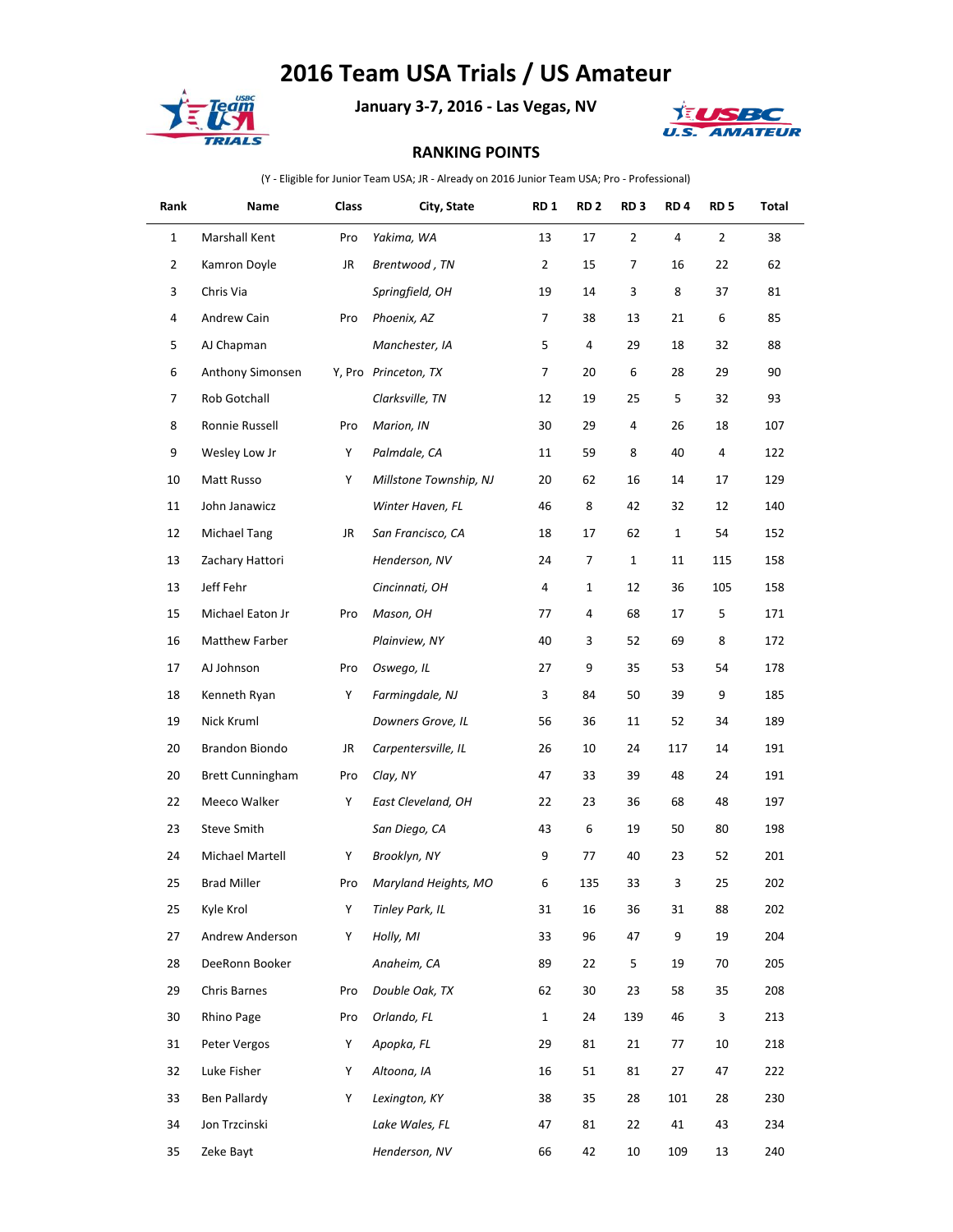| 35 | James Grago III         | Pro | Hampstead, NC               | 76  | 50  | 58  | 55             | $\mathbf 1$ | 240 |
|----|-------------------------|-----|-----------------------------|-----|-----|-----|----------------|-------------|-----|
| 37 | <b>Steve Novak</b>      |     | Bay City, MI                | 37  | 70  | 18  | 38             | 81          | 244 |
| 38 | Joseph Grondin          | Υ   | San Pedro, CA               | 38  | 83  | 46  | 33             | 46          | 246 |
| 39 | Daniel Hanson           | Υ   | Tacoma, WA                  | 44  | 26  | 79  | 58             | 42          | 249 |
| 40 | Devin Bidwell           | Pro | Wichita, KS                 | 31  | 2   | 68  | 115            | 37          | 253 |
| 41 | Charles Easton          |     | Sylvania, OH                | 100 | 32  | 40  | 48             | 39          | 259 |
| 42 | Sean Wilcox             | Y   | Altamonte Springs, FL       | 49  | 94  | 67  | 15             | 36          | 261 |
| 42 | Greg Young              | Y   | Viera, FL                   | 140 | 10  | 15  | 13             | 83          | 261 |
| 44 | James Matthews          | Y   | Prattville, AL              | 56  | 37  | 42  | 44             | 88          | 267 |
| 45 | Kevin Fischer           | Y   | Winter Park, FL             | 25  | 59  | 66  | 77             | 41          | 268 |
| 46 | Darren Tang             |     | San Francisco, CA           | 79  | 89  | 65  | 20             | 16          | 269 |
| 47 | Jacob Klein             | Υ   | East Islip, NY              | 77  | 63  | 13  | 92             | 29          | 274 |
| 48 | Chris Colella           | Pro | Templeton, MA               | 52  | 72  | 64  | 35             | 60          | 283 |
| 49 | Vince Biondo            | Pro | Carpentersville, IL         | 143 | 10  | 20  | 25             | 88          | 286 |
| 50 | Sam Cantrell            | Υ   | Citrus Heights, CA          | 108 | 53  | 104 | 10             | 15          | 290 |
| 51 | Jacques Kaune           |     | Oskaloosa, IA               | 42  | 110 | 62  | 55             | 29          | 298 |
| 52 | Dallas Leong            |     | Las Vegas, NV               | 69  | 71  | 57  | 62             | 40          | 299 |
| 53 | Tyler Cortez Schenck    | JR  | Phoenix, AZ                 | 91  | 31  | 71  | 46             | 61          | 300 |
| 54 | Jacob Kersten           | Y   | Clarkston, MI               | 73  | 80  | 17  | 43             | 96          | 309 |
| 54 | Nick Pate               |     | Inver Grove Heights, MN     | 82  | 146 | 32  | 29             | 20          | 309 |
| 56 | <b>Billy Goodman</b>    | Y   | O'Fallon, IL                | 51  | 61  | 45  | 34             | 120         | 311 |
| 57 | Kevin Bienko            | Y   | Kenmore, NY                 | 73  | 131 | 26  | 6              | 82          | 318 |
| 57 | <b>Ryan Winters</b>     | Υ   | Livonie, MI                 | 61  | 69  | 81  | 97             | 10          | 318 |
| 59 | Steven Lemke            |     | Nacogdoches, TX             | 91  | 46  | 59  | 83             | 44          | 323 |
| 60 | Franklin Snodgrass      |     | <b>Sterling Heights, MI</b> | 85  | 49  | 42  | 130            | 21          | 327 |
| 61 | Aaron Yuratovich        | Y   | Olathe, KS                  | 137 | 13  | 55  | $\overline{2}$ | 135         | 342 |
| 62 | Ryan Ashby              |     | Mentor, OH                  | 100 | 98  | 49  | $30\,$         | 66          | 343 |
| 63 | Mick Eaton              |     | Wyoming, MI                 | 40  | 47  | 78  | 120            | 63          | 348 |
| 64 | Joe Gerencser           | Υ   | Henderson, NV               | 52  | 75  | 101 | 12             | 111         | 351 |
| 65 | Chad Mee                | JR  | Hamburg, NY                 | 44  | 78  | 134 | 23             | 73          | 352 |
| 66 | Randy Cote              |     | Red Rock, AZ                | 71  | 52  | 119 | 64             | 50          | 356 |
| 67 | Bryan Dragotta          |     | Selden, NY                  | 91  | 73  | 124 | 76             | 7           | 371 |
| 68 | Jordan Nunn             | Y   | Flint, MI                   | 10  | 73  | 130 | 88             | 74          | 375 |
| 69 | Richard (Ric) McCormic  | Y   | Cincinnati, OH              | 126 | 39  | 77  | 71             | 69          | 382 |
| 70 | Jake Rollins            | Y   | Glen Rock, NJ               | 35  | 139 | 116 | 67             | 26          | 383 |
| 71 | Andrew Colon            |     | Zephrhills, FL              | 122 | 25  | 36  | 72             | 130         | 385 |
| 72 | Perry Crowell IV        | Pro | Hoquiam, WA                 | 109 | 54  | 29  | 66             | 129         | 387 |
| 73 | <b>Ryunn Young</b>      |     | Sunnyvale, CA               | 22  | 28  | 127 | 99             | 118         | 394 |
| 74 | Brian Monnette Jr.      | Y   | Lakewood, WA                | 79  | 101 | 75  | 81             | 68          | 404 |
| 75 | <b>Brandon Williams</b> |     | Morgantown, WV              | 73  | 67  | 54  | 63             | 152         | 409 |
| 76 | Dan Knowlton            |     | Dade City, FL               | 114 | 66  | 59  | 50             | 123         | 412 |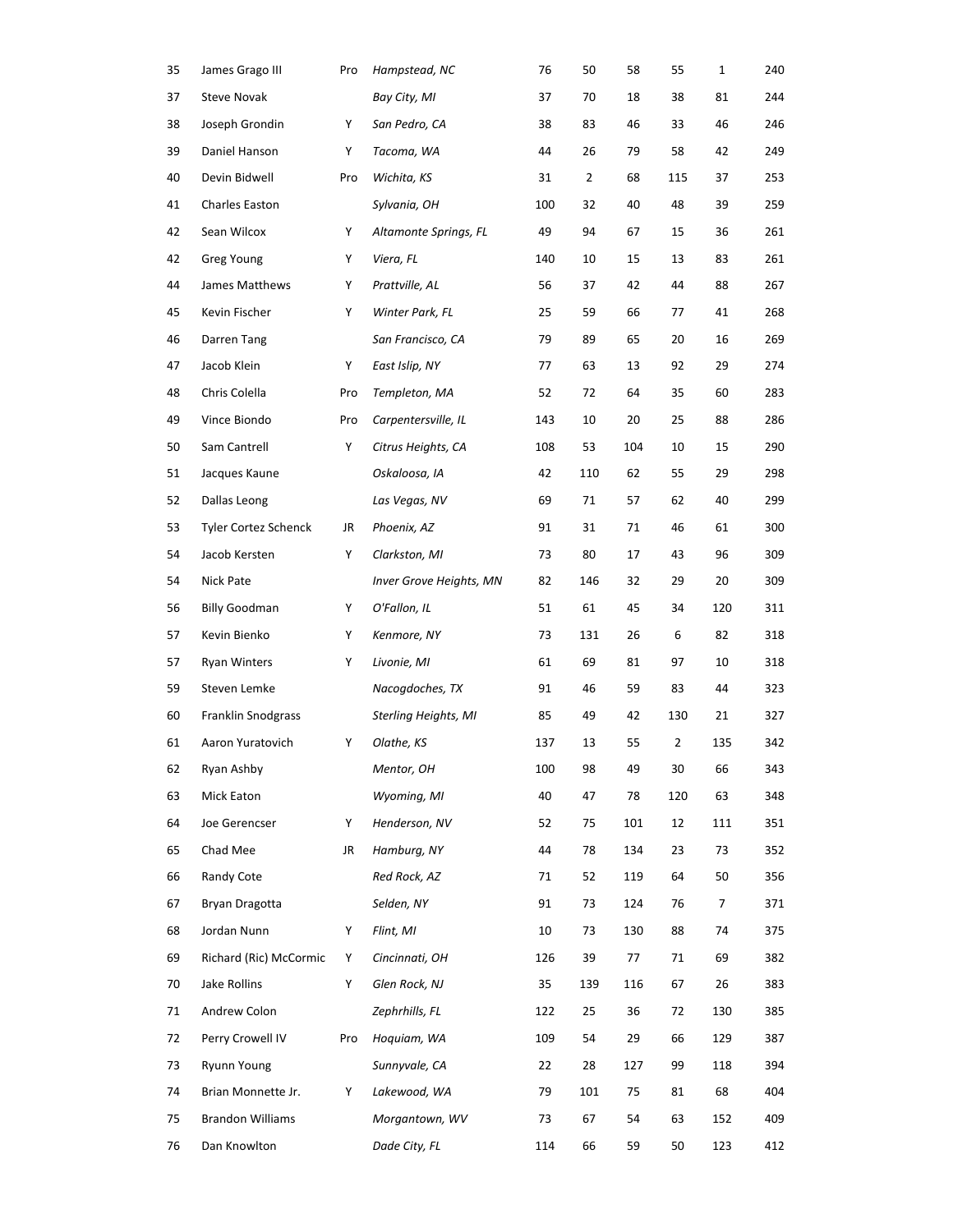| 77  | <b>Trent Mitchell</b>   |     | Chicago, IL             | 65  | 91  | 93  | 90  | 74  | 413 |
|-----|-------------------------|-----|-------------------------|-----|-----|-----|-----|-----|-----|
| 78  | Kyler McDonald          |     | Vandalia, OH            | 103 | 20  | 85  | 129 | 77  | 414 |
| 79  | Darren Stanley          |     | Vancouver, WA           | 16  | 75  | 88  | 79  | 158 | 416 |
| 80  | Jake Provenzano         | Y   | Wichita, KS             | 82  | 26  | 89  | 105 | 125 | 427 |
| 81  | <b>Anthony Naujokas</b> | Y   | Lake Ronkonkoma, NY     | 14  | 122 | 106 | 95  | 95  | 432 |
| 82  | Dakota Vostry           | Y   | Bolingbrook, IL         | 99  | 86  | 51  | 101 | 98  | 435 |
| 83  | Tommie McNeal           | Y   | Burien, WA              | 85  | 159 | 47  | 121 | 26  | 438 |
| 84  | Sergio Torres           | Υ   | Henderson, NV           | 21  | 89  | 156 | 84  | 93  | 443 |
| 85  | George Duke             | Pro | Vidor, TX               | 60  | 120 | 9   | 101 | 162 | 452 |
| 86  | Justin Zwaschka         |     | Bel Aire, KS            | 152 | 129 | 34  | 84  | 56  | 455 |
| 87  | <b>Brad Martin</b>      |     | Lees Summit, MO         | 27  | 116 | 158 | 72  | 85  | 458 |
| 88  | Andrew Heritage         | Υ   | Beaverton, OR           | 62  | 58  | 112 | 150 | 78  | 460 |
| 89  | Mason Yamada            | Y   | Kenai, AK               | 125 | 91  | 159 | 45  | 44  | 464 |
| 90  | <b>Gregory Tack</b>     | Y   | Port Murray, NJ         | 91  | 68  | 128 | 155 | 23  | 465 |
| 90  | Corben Etteldorf        |     | Las Vegas, NV           | 135 | 57  | 106 | 61  | 106 | 465 |
| 92  | Ronnie Fujita           | Y   | El Sorente, CA          | 162 | 42  | 70  | 132 | 62  | 468 |
| 92  | <b>Bryant Ezell</b>     | Υ   | Fayettevile, AR         | 126 | 41  | 83  | 104 | 114 | 468 |
| 92  | Joshua Pate             | Y   | Inver Grove Heights, MN | 113 | 137 | 130 | 37  | 51  | 468 |
| 95  | Micah McCracken         | Y   | Fort Worth, TX          | 124 | 100 | 85  | 60  | 104 | 473 |
| 96  | Andrew Hall             | Y   | Westborough, MA         | 110 | 79  | 104 | 137 | 49  | 479 |
| 97  | Robert Altieri          |     | Vancouver, WA           | 152 | 42  | 73  | 154 | 59  | 480 |
| 97  | Zach Brandt             | Υ   | Kalamazoo, MI           | 54  | 131 | 72  | 97  | 126 | 480 |
| 99  | Andrew Letscher         | Y   | Canfield, OH            | 159 | 104 | 31  | 134 | 53  | 481 |
| 100 | <b>Briley Haugh</b>     | Y   | Faribault, MN           | 70  | 40  | 137 | 118 | 117 | 482 |
| 101 | Tom Hankey              | Y   | Great Barrnig, MA       | 36  | 126 | 92  | 95  | 135 | 484 |
| 102 | Jacob Mullen            | Y   | Bellingham, WA          | 96  | 101 | 121 | 22  | 146 | 486 |
| 102 | Aaron Turner            | Y   | Kenosha, WI             | 119 | 63  | 100 | 139 | 65  | 486 |
| 104 | Dustin Zehner           | Y   | South Bend, IN          | 15  | 144 | 119 | 126 | 85  | 489 |
| 105 | Richard Paul III        | Y   | Winton, CA              | 111 | 34  | 132 | 109 | 106 | 492 |
| 106 | Jack Celmer             | Υ   | Wernersville, PA        | 131 | 101 | 114 | 92  | 56  | 494 |
| 106 | Nicholas Azumi          | Υ   | Waipahu, HI             | 117 | 56  | 74  | 138 | 109 | 494 |
| 108 | Alexander Martin        | Y   | Smyrna, GA              | 55  | 118 | 53  | 146 | 133 | 505 |
| 109 | Lucas Perdieu           | Y   | De Witt, IA             | 156 | 47  | 137 | 114 | 58  | 512 |
| 110 | Mark Curtis             |     | Torrance, CA            | 151 | 65  | 109 | 72  | 119 | 516 |
| 111 | Phill Breitbach         |     | Dubuque, IA             | 98  | 113 | 110 | 87  | 110 | 518 |
| 112 | Matthew Diamond         | Y   | Centerville, OH         | 58  | 104 | 147 | 75  | 135 | 519 |
| 113 | <b>Harley Sweigart</b>  | Y   | San Diego, CA           | 33  | 167 | 89  | 92  | 141 | 522 |
| 114 | Thomas Frost            | Y   | O Fallon, IL            | 116 | 93  | 102 | 70  | 144 | 525 |
| 115 | Alex George             | Y   | Wichita, KS             | 120 | 112 | 75  | 156 | 63  | 526 |
| 116 | <b>Bryan Eaton</b>      |     | Wyoming, MI             | 130 | 88  | 152 | 86  | 74  | 530 |
| 117 | Russ Oviatt             |     | Tempe, AZ               | 64  | 120 | 147 | 53  | 150 | 534 |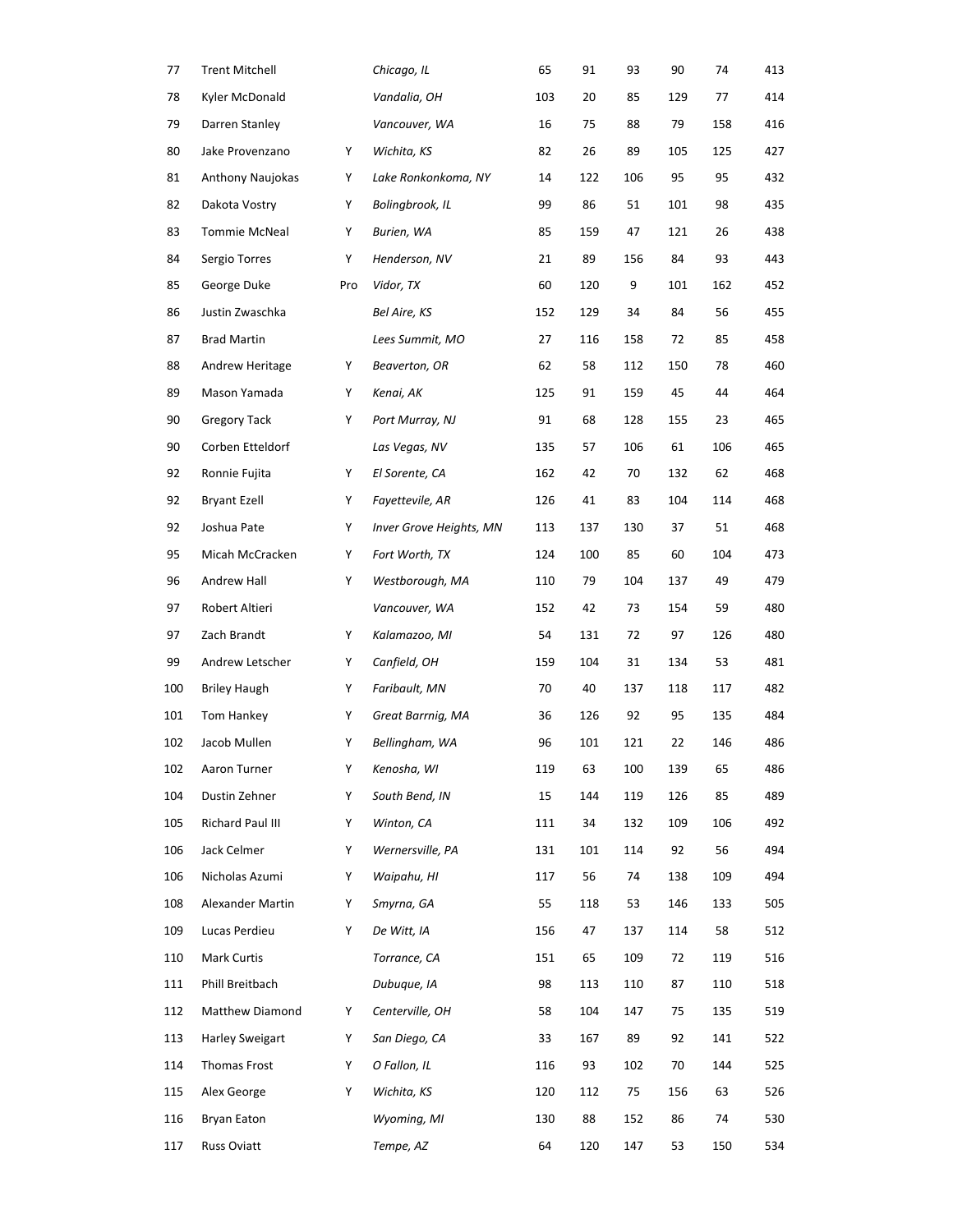| 118 | Noel Vega               | Pro | New Gardens, NY            | 105 | 86  | 122 | 55  | 168 | 536 |
|-----|-------------------------|-----|----------------------------|-----|-----|-----|-----|-----|-----|
| 119 | David McGowan           |     | Ringgold, GA               | 132 | 119 | 97  | 112 | 79  | 539 |
| 119 | Antar Howard            | Y   | Kalamazoo, MI              | 102 | 42  | 123 | 133 | 139 | 539 |
| 121 | Josh Mullen             |     | Bellingham, WA             | 117 | 159 | 126 | 42  | 100 | 544 |
| 122 | Kyle Hayes              | Y   | Macomb, MI                 | 136 | 97  | 91  | 134 | 87  | 545 |
| 123 | Jeffrey Bartos          |     | Palatine, IL               | 157 | 85  | 27  | 136 | 142 | 547 |
| 124 | Brennan Haugh           | Y   | Faribault, MN              | 133 | 139 | 55  | 106 | 115 | 548 |
| 125 | Logan Williams          | Y   | Anchorage, AK              | 139 | 54  | 112 | 161 | 84  | 550 |
| 126 | Edwin Baradas           | Y   | Roseville, CA              | 120 | 137 | 140 | 7   | 157 | 561 |
| 127 | Tristan Leyen           | Y   | Perry Hall, MD             | 66  | 133 | 165 | 65  | 138 | 567 |
| 128 | Nicholas Alford         |     | Moreno Valley, CA          | 152 | 136 | 93  | 100 | 88  | 569 |
| 129 | Jacob Fukuyama          |     | Aiea, HI                   | 169 | 99  | 93  | 140 | 71  | 572 |
| 130 | Jaxon Helland           | Y   | Mound, MN                  | 128 | 126 | 136 | 89  | 103 | 582 |
| 131 | Donovan Thomas          | Υ   | Longmont, CO               | 148 | 130 | 61  | 111 | 134 | 584 |
| 132 | Eric Erb                | Y   | Gap, PA                    | 90  | 142 | 144 | 116 | 93  | 585 |
| 133 | Jacob Gill              |     | Albuquerque, NM            | 88  | 169 | 80  | 91  | 160 | 588 |
| 134 | Terrance (TJ) Rock      | Y   | Henderson, NV              | 148 | 94  | 116 | 112 | 127 | 597 |
| 135 | Corben Sadowski         | Y   | Roselle, IL                | 145 | 150 | 87  | 145 | 71  | 598 |
| 136 | <b>Bradley Crouse</b>   | Y   | Nazareth, PA               | 96  | 108 | 103 | 141 | 164 | 612 |
| 137 | Casey Cohagan           | Y   | <b>Fairport Harbor, OH</b> | 66  | 171 | 162 | 118 | 97  | 614 |
| 137 | <b>Brandon Wanders</b>  | Υ   | Trabuco Canyon, CA         | 79  | 151 | 110 | 162 | 112 | 614 |
| 139 | Darwin Wimer            |     | Mesquite, NV               | 112 | 155 | 159 | 123 | 67  | 616 |
| 140 | Sebastian Steele        | Υ   | Apopka, FL                 | 129 | 108 | 129 | 81  | 171 | 618 |
| 141 | Joshua Rondino          | Υ   | Lilburn, GA                | 115 | 128 | 98  | 124 | 154 | 619 |
| 142 | Anthony Schanen         | Y   | Glendale, CA               | 82  | 165 | 151 | 107 | 122 | 627 |
| 143 | Andrew Olson            | Υ   | Sun Prairie, WI            | 85  | 104 | 166 | 125 | 148 | 628 |
| 144 | Chase Benites           | Υ   | Grandville, MI             | 144 | 154 | 108 | 127 | 100 | 633 |
| 145 | <b>Teagan Smale</b>     | Y   | <b>Boulder City, NV</b>    | 72  | 139 | 133 | 148 | 142 | 634 |
| 146 | Alex Glinski            | Υ   | Linfield, PA               | 105 | 116 | 169 | 131 | 121 | 642 |
| 147 | Alex Aguirre            | Y   | Tracy, CA                  | 103 | 104 | 143 | 171 | 123 | 644 |
| 148 | Kristian Sieradzki      | Υ   | Seminole, FL               | 50  | 163 | 135 | 152 | 147 | 647 |
| 149 | <b>Tyler Gromlovits</b> | Y   | Junction City, KS          | 161 | 123 | 93  | 128 | 154 | 659 |
| 150 | Zachary Vitelli         | Y   | Annandale, NJ              | 171 | 114 | 167 | 108 | 102 | 662 |
| 151 | Daniel Kimmer           | Y   | Monticello, MN             | 59  | 168 | 161 | 149 | 128 | 665 |
| 152 | Holden Luke             | Υ   | Sioux Falls, SD            | 133 | 164 | 140 | 80  | 149 | 666 |
| 153 | Devyn Williams          |     | Eagle River, AK            | 165 | 133 | 84  | 158 | 130 | 670 |
| 154 | Michael Lane            |     | Kansas City, MO            | 171 | 166 | 99  | 142 | 99  | 677 |
| 155 | Matthew Karney          | Y   | Minneapolis, MN            | 157 | 143 | 118 | 164 | 113 | 695 |
| 156 | Logan Langer            | Υ   | Owatonna, MN               | 142 | 149 | 125 | 142 | 140 | 698 |
| 157 | Mark Hugelmaier         |     | Redlands, CA               | 166 | 114 | 172 | 142 | 106 | 700 |
| 158 | Joshua Franz            |     | Lees Summit, MO            | 145 | 124 | 114 | 157 | 165 | 705 |